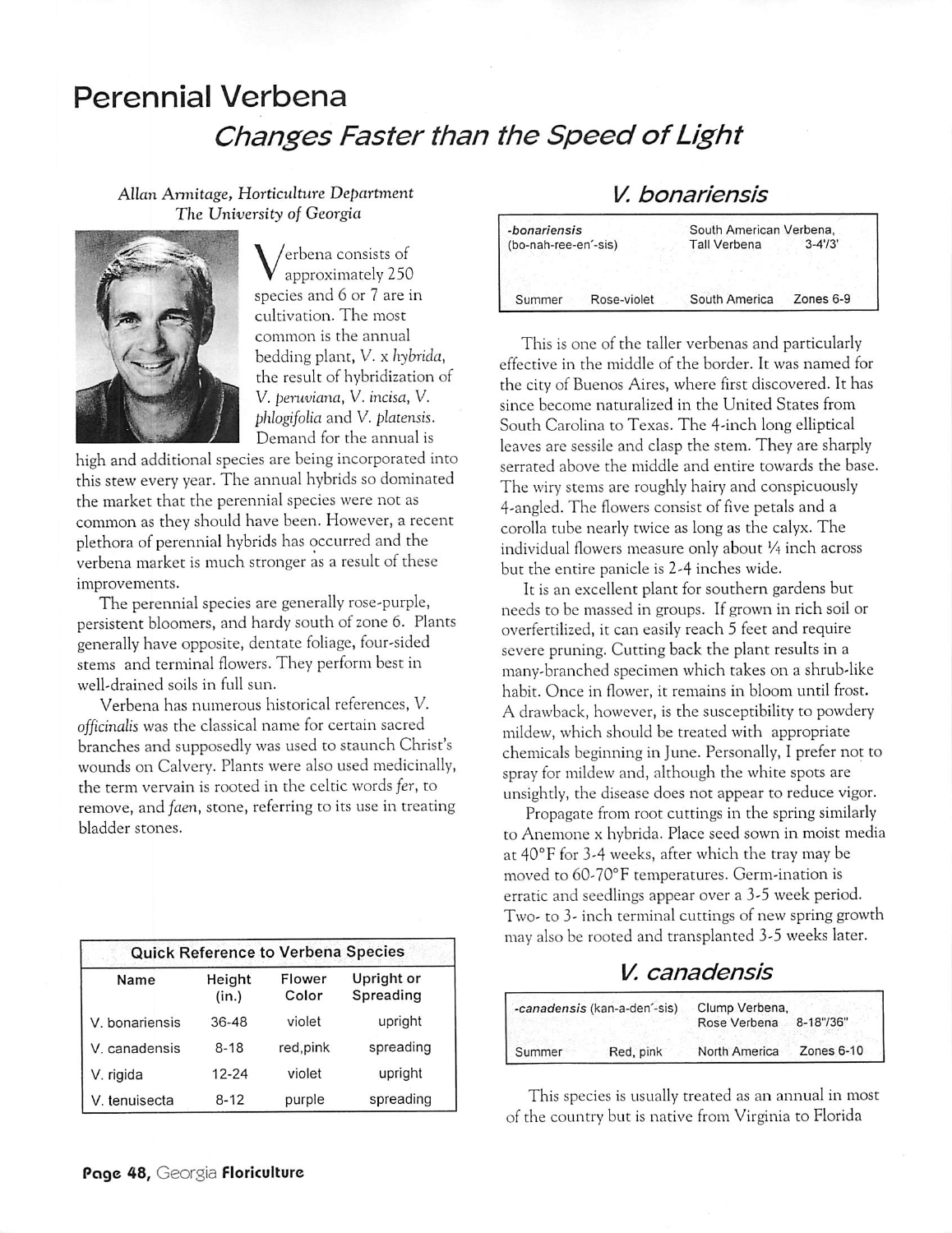and west to Colorado and Mexico. The manybranched pubescent stems lie on the ground with the ends ascending (decumbent), and rooting occurs where the lower stems touch the soil. The deeply lobed ovate leaves are 1-3 inches long and about 1 inch wide with a triangular to wedge-shaped base. The rose-red to pink corolla tube is about twice as long as the calyx but each flower is only about *1/2*-inch wide. Up to 20 flowers may be present on each of the stalked spikes.

This species has an excellent clumping habit and may be cut back severely if the the stems lose leaves or become too long. A sunny place in the border with excellent drainage is necessary. If drainage is poor, plant vigor declines rapidly and no amount of corrective surgery will improve its demeanor. Like other members of the genus, susceptibility to mildew and spider mites are problems.

#### *Cultivars*

All of these are likely hybrids, with V. **canadensis** as an important parent.

#### **Lavender:**

'Abbeville' was found near Abbeville, SC, by Richard Berry of Goodness Grows Nursery, Lexington, Ga. Flowers are a cool light lavender with a tiny hint of white. Vigorous.



'Lavender' bears lavender flowers with a trace of white and 'Rosea' has bright rose-red blooms. Both grow 8-12 inches tall.

#### Pink:

'Appleblossom' has pale pink lightly fragrant flowers. More dwarf than most of the canadensis forms. Moderate vigor.

'Pink Parfait' bears handsome pink and white flowers. In our trials, plants weren't as vigorous as other cultivars, but it still enjoys many followers.

'Sarah Groves,' named for Sarah Groves of Oxford, Ga. Bears clusters of soft, pale pink flowers that change to a richer pink with age. Almost a bicolor.

'Silver Anne,' from England, is one of the best warm pinks around. Vigorous and handsome, without being gaudy. I have seen plants of this called 'Homestead Pink' but, to my eye, they are identical to 'Silver Anne' and 'Silver Anne' they should be called. Let's not get carried away with this Homestead thing.

#### **Reds/Pinks:**

'Big Red' (formerly but no longer called Homestead Red) from Robbrick Nursery, Fla., also has good red flowers, a little smaller than the previous two. Among this and the other three red cultivars, there is a good choice for red-flowered verbenas.

'Evelyn Scott' is a good true red from Goodness Grows Nursery. Floriferous with moderate vigor.

'Gene Cline,' named after plantsman Gene Cline of Canton, Ga., is about 6-9 inches tall and bears deep rose flowers. An excellent ground cover for sunny well-drained areas.

'Graystone Daphne' produces fragrant pinklavender flowers on 8-inch tall plants.

'Marie's Rose' bears red-purple flowers on vigorous 8-10 inch plants.

'Pink Sunrise,' introduced by Plants Delight Nursery, has coral-pink flowers on 6" plants.

'Taylortown Red' is a PPAF form from McCorkles Nursery, Ga., and is similar to Evelyn Scott. Good red color, perhaps a little more vigorous and more floriferous than Evelyn.

'Summer Blaze' (formerly 'Clear Red') supposedly has clear red flowers and good vigor. I have not yet trialed this so do not know if it differs from the next three.

#### Purple/Magenta:

'Batesville Rose,' from Greg Grant, is packed with magenta-rose flowers. Very eye-catching.

'Homestead Purple' really kicked the verbena market in the backside, causing the interest in many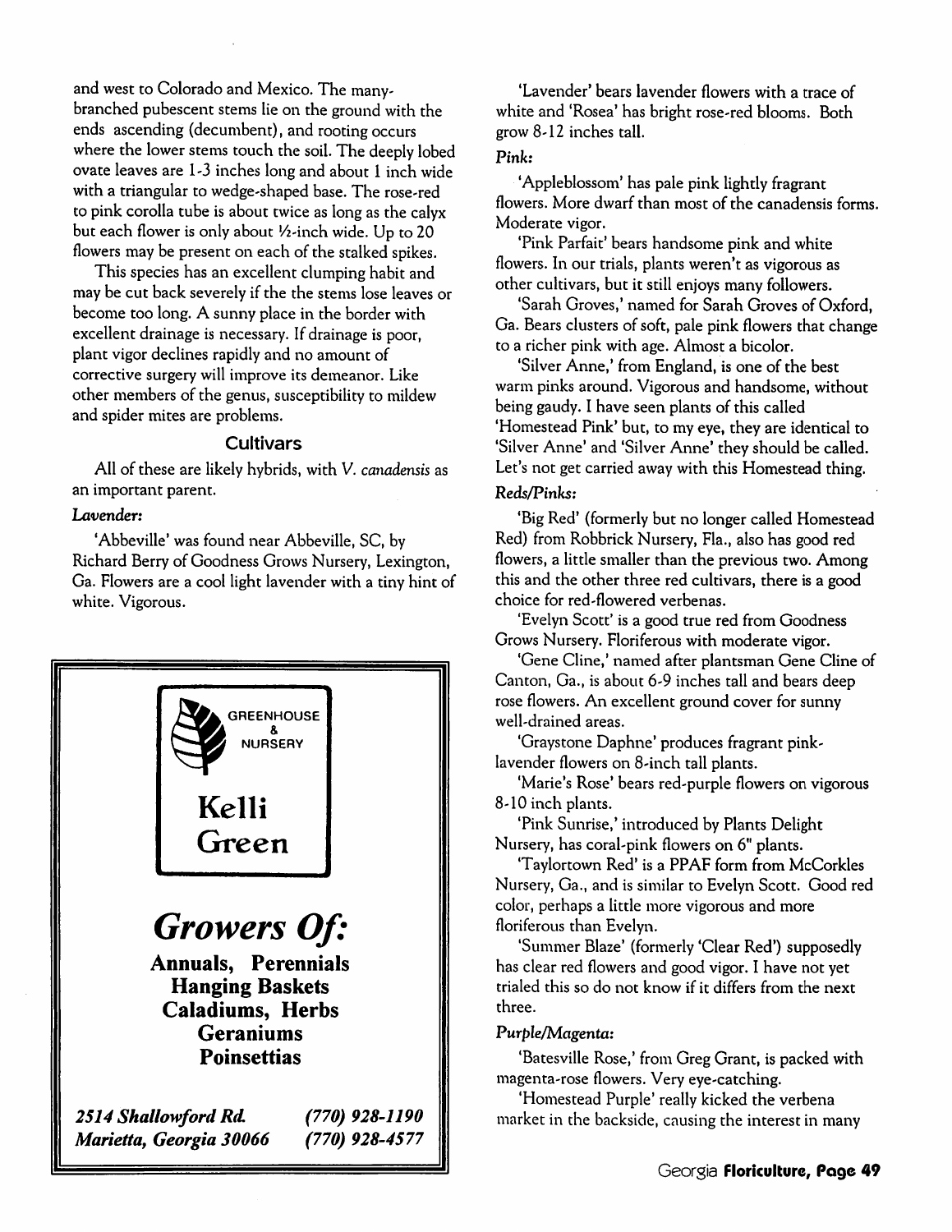other cultivars to be rekindled. The dark purple flowers are early and plants are vigorous, eating up all competition around them. The name Homestead came from the Georgia homestead where the plants were found and does not designate a series of colors. Other cultivars with the Homestead name have nothing to do with 'Homestead Purple' in vigor, flower or form.

'Ultramarine' is equally vigorous to 'Homestead Purple' and has a slightly different shade of purple. *White:*

'Snowflurry,' from Garden Delights Nursery, Raleigh, NC, is a semi-upright vigorous "virtual flowering machine." White flowers and true from seed. Previously sold as V. **canadensis** 'White.'

#### *Two* **to Three Tones:**

'Carrousel' is an older form with lavender and white flowers. Not as vigorous.

'Lulu Norris' of Mann's Greenhouse fame selected this tricolor form with the top of the flowers purpleviolet, the bottom light purple and set off with a clear white center.

'Fiesta,' introduced by Greg Grant, has large bright pink flowers with flecks of purple that intensify with age.

*Bedding Plants Annuals Perennials Hanging Baskets Pecans*

#### *Davis Pecans &Nursery*

*Phil & Sandra Davis 306 S. Elm Street Dublin, Georgia31021*

*912«272'6784 Voice/Fax Member Georgia Commercial Flower Growers Association, Inc.*

*Bougainvillea 10" Baskets and liners call for availability and scheduling Marigold, Vinca, Salvia, Hypoestes, Torenia, Geraniums, Celosia, Begonia*

*Achillea, Buddelia, Lantana, Phlox, Salvia, Verbena Delosperma, Ferns, Perovskia, Duranta, Hameila available in 4" pots, gallons and 10" baskets,*

# *PRETTY PLANTS! PLEASING PRICES!*

'Texas Form' is one I have not yet seen, but flowers are said to be a blend of medium red on the upper petals changing to a light pink on the lower petals. Moderate vigor.

#### Related **Species:**

V. **peruviana,** Peruvian verbena, hugs the ground and bears bright scarlet flowers. The leaves are not as incised or deeply cut as V. *canadensis*, nor are plants as tall or as winter hardy (zone 7-10).

## *V. rig/da*

| -rigida (re'-gi-da)<br>(Syn. V. venosa) | Veined Verbena.<br><b>Rigid Verbena</b> | 12-24"/18"        |
|-----------------------------------------|-----------------------------------------|-------------------|
| Summer<br>Purple                        | Brazil, Argentina                       | <b>Zones 7-10</b> |

This South American species has become naturalized from North Carolina to Florida, and Southern gardeners are taking advantage of the heat and drought tolerance and persistent flowering, continuing through mid October in my garden. Tuberous roots are formed, which if mulched heavily in the fall, survive as far north as zone 7. The 4-angled stems, similar to those of V. **bonariensis,** bear oblong, rigid, sessile leaves. Each 2-4 inch-long leaf is roughly pubescent and has wide spreading teeth. The intense purple flowers are about 1/2-inch wide and consist of a  $\frac{1}{2}$ -inch-long corolla tube 2-3 times longer than the calyx. In general, this plant looks like a miniature V. **bonariensis** with similar cultural and propagation requirements. An excellent front of the border species, it requires no pruning to maintain vigor or habit.

Propagate similar to V. **bonariensis.**

#### *Cultivars*

'Flame'stands only 6 inches tall and produces an abundance of scarlet flowers. It is more vigorous than the species and spreads more rapidly. It is likely a hybrid between V. **rigida** and another low-growing species such as V. *canadensis*.

'Lilacina' has purple-blue flowers.

'Polaris' bears lavender-blue flowers on compact 12- 15 inch tall plants. They are very handsome but can reseed everywhere.